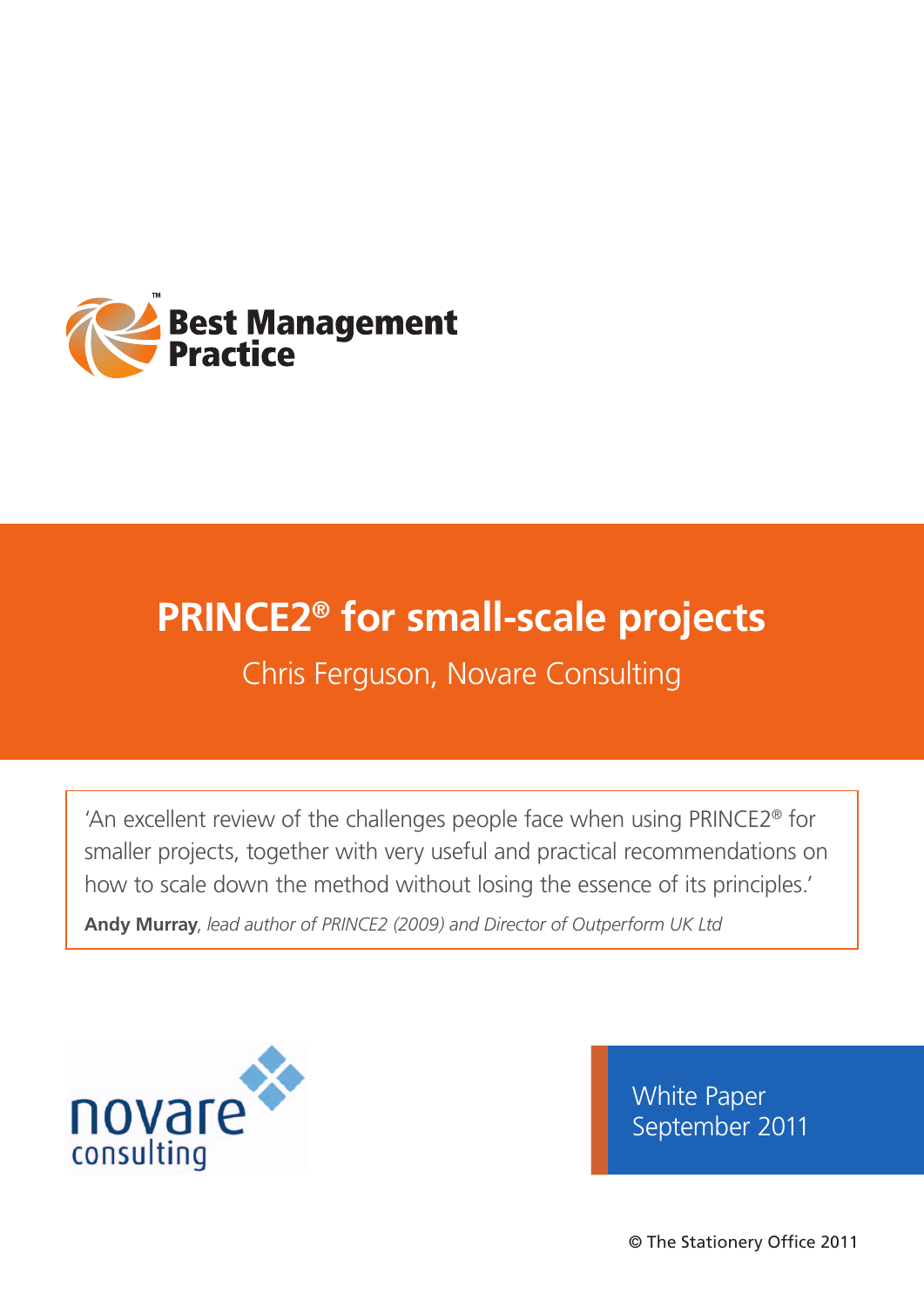# **Contents**

| 1                                | Introduction                                                                     |   |  |  |
|----------------------------------|----------------------------------------------------------------------------------|---|--|--|
|                                  | 1.1 Projects today                                                               | 3 |  |  |
| $\overline{2}$                   | <b>Best Management Practice and small projects</b>                               | 3 |  |  |
|                                  | 2.1 PRINCE2                                                                      | 3 |  |  |
|                                  | 2.2 Work Packages                                                                | 4 |  |  |
|                                  | 2.3 'PRINCE in name only'                                                        | 4 |  |  |
|                                  | 2.4 PRINCE2 Maturity Model                                                       | 4 |  |  |
| 3                                | What is a small project?                                                         | 4 |  |  |
|                                  | 3.1 Features of a small project                                                  | 4 |  |  |
|                                  | 3.2 When does a piece of work become                                             |   |  |  |
|                                  | a project?                                                                       | 5 |  |  |
| 4                                | <b>Light-touch PRINCE2 framework</b>                                             | 5 |  |  |
|                                  | 4.1 Principles                                                                   | 5 |  |  |
|                                  | 4.2 Themes                                                                       | 6 |  |  |
|                                  | 4.3 Processes                                                                    | 6 |  |  |
|                                  | 4.4 The essential roles                                                          | 7 |  |  |
|                                  | 4.5 Links to programme and portfolio management                                  | 8 |  |  |
| 5                                | <b>Benefits of a light-touch framework</b>                                       |   |  |  |
|                                  | 5.1 Potential for accreditation and entry-level Project Manager development      | 8 |  |  |
|                                  | 5.2 Adds to the public sector agenda for change                                  | 8 |  |  |
|                                  | 5.3 Helps the private sector develop a competitive edge<br>in project management | 8 |  |  |
|                                  | 5.4 Helps the third sector to deliver more                                       | 9 |  |  |
|                                  | 5.5 Benefits of a light-touch version                                            | 9 |  |  |
|                                  | <b>About the author</b>                                                          |   |  |  |
|                                  | <b>Acknowledgements</b>                                                          |   |  |  |
| <b>Trademarks and statements</b> |                                                                                  |   |  |  |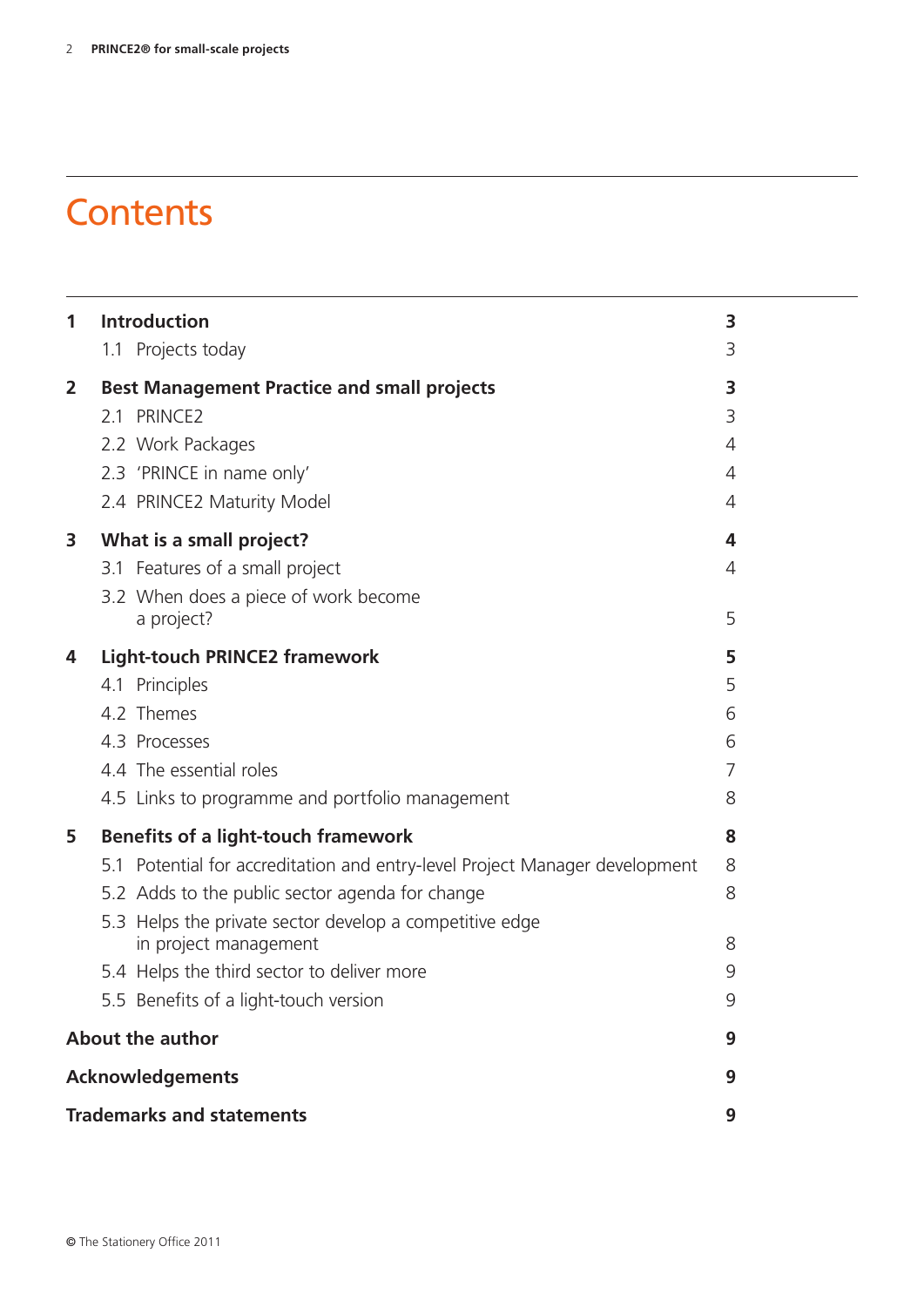## 1 Introduction

This section explains the rationale for a 'light-touch' approach to the management of small projects based on PRINCE2®. Since the launch of PRINCE2 in 1996 organizations have worked to embed the method and this introduction describes some of the outcomes.

#### **1.1 Projects today**

Most organizations recognize that the pace of change is increasing, but the sheer speed and scale of change today are greater than they have ever been. Whether change is brought about by funding constraints, new market opportunities, altered policies and regulations or continuous improvement, today's senior management expects rapid results and succinct delivery from change projects.

There is pressure on organizations to deliver more for less in a shorter time period; this requires them to optimize the delivery of benefits from projects. This trend has given rise to shorter, lower-cost projects designed to achieve 'fit for purpose' solutions coupled with a focus on results and benefits. This type of project still needs to be managed, however; utilizing PRINCE2 without effective tailoring could prove too onerous for this scale of project.

In addition, the increased awareness of project management in general has encouraged organizations to classify a wide range of business change initiatives as projects which might not have been managed as projects previously. Inevitably, included in these will be far more small-scale projects than large. Even those organizations that have embarked on 'transformation' programmes also have a need for a simple-to-use approach to the myriad of (typically small) delivery projects that are used to implement the strategic changes the programme is designed to bring about.

Those new to project management are typically assigned small, low-risk projects that might not require the full application of PRINCE2 to manage them. These individuals will probably not have the experience or knowledge to be able to tailor PRINCE2 to their projects. This could lead to an ad-hoc approach to small projects, with potentially poor outcomes.

Since the introduction of PRINCE2 there has been an increase in the level of awareness of project management best practice and professional skills. This means that organizations and Project Managers still wish to use a best practice approach for their smaller projects, but wish to adopt a pragmatic, consistent, light-touch means of achieving this.

A key benefit of PRINCE2 is that it is an acknowledged standard and those working on small projects do not wish to compromise the quality of project management but instead simplify the project lifecycle to achieve the business benefits

within the identified constraints. PRINCE2 has been designed to be easily tailored; however, this can prove to be a lengthy and difficult solution for organizations without the required project management expertise.

Therefore, there appears to be a market need for a best practice project management approach that would help organizations manage their smaller projects based on the excellent tailoring guidance spread throughout PRINCE2.

Within the business change community there is an acceptance of the portfolio, programme and project structure as defined by OGC\* in the Portfolio, Programme and Project Management Maturity Model (P3M3<sup>®</sup>). It is important that any lighttouch application of PRINCE2 fits within this structure and is able either to be used as a standalone approach to project management or to link with Managing Successful Programmes (MSP®) and Management of Porfolios (MoP™) to provide a coherent best practice structure.

This White Paper will demonstrate that a light-touch tailored PRINCE2 approach need not compromise porfolio, programme, project and risk management (P3RM) best practice principles. Furthermore, organizations that implement such an approach and integrate it fully into their working practices will still be able to demonstrate high levels of P3M3 maturity in their projects.

## 2 Best Management Practice and small projects

This section describes how Best Management Practice currently views small projects and concludes that, in the absence of clear and simple guidance, such projects struggle to adopt the guidance available. It also considers the impact on the maturity and capability of an organization in project management.

#### **2.1 PRINCE2**

PRINCE2 has often been seen as bureaucratic or only applicable to large-scale projects. While much effort was made in 2009 to revise PRINCE2 to include aspects of tailoring to the appropriate environment and scale of the project, it does not provide detailed guidance in one place as a valuable resource for the project manager operating in a PRINCE2 environment running a small project.

Most organizations who have adopted PRINCE2 have tailored the method to suit their business and one of the key drivers has been to simplify the method for those running small projects so that they are not burdened with the same rigour and information needs as for larger projects. Many organizations would place over half of their projects by number into the small projects category.

The Office of Government Commerce (OGC), former owner of Best Management Practice, has been the custodian of the portfolio on behalf of Her Majesty's Government (HMG) since 2000. In June 2010 the Minister for the Cabinet Office announced a reorganization of some Government activities and confirmed that the Best Management Practice functions have moved into Cabinet Office, part of HM Government.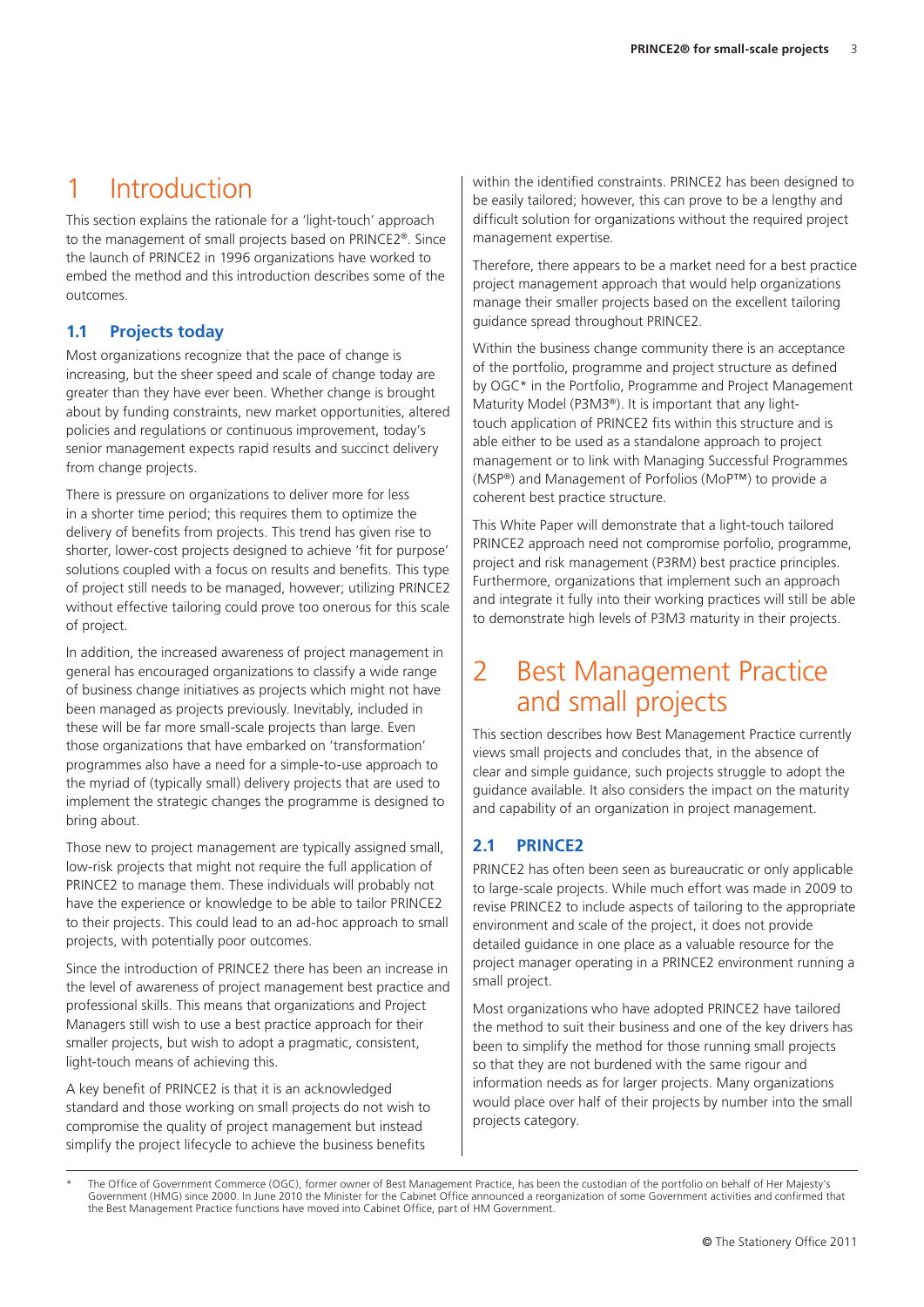A further issue that has emerged with the popularity of PRINCE2 and project management generally is that the word 'project' is often used for a piece of work that does not need to be set up and run as a project. This has caused project overload in some organizations.

Although *Managing Successful Projects with PRINCE2 2009 Edition* contains some excellent guidance on tailoring for this situation, this is structured across the themes and the processes/activities.

#### **2.2 Work Packages**

A key concept within PRINCE2 is that of using Work Packages to provide a clear means for the Project Manager to pass responsibility to a Team Manager or team member so that they deliver the products required by the project. This means that in addition to the many small projects that exist today, there are also a huge number of Work Packages that contribute to delivering parts of larger projects.

Each Work Package contains information that enables such work to be planned, undertaken, reviewed and formally accepted. There are many similarities between a Work Package and a small project. If the Work Package is undertaken in a commercial setting, for example, the Team Manager may treat this work as a small project themselves and could usefully adopt some succinct guidelines.

#### **2.3 'PRINCE in name only'**

Inexperienced Project Managers are often deployed on small projects, as are part-time ones combining their project role with normal day-to-day activities. While the advice in PRINCE2 is to tailor the method, most people running small projects lack the expertise and time to do this without taking management risks. In these circumstances people adopt a 'PRINCE in name only' (PINO) approach by picking out the most straightforward parts of the method and leaving out the more difficult concepts.

The problem with this PINO approach is that the inexperienced Project Manager may leave out elements of the method that are actually essential for the project to succeed. Clearly any project will need a plan, a Business Case, a risk assessment, some controls and a simple organization. If a solution existed that made it easy for the inexperienced or informal Project Manager to access guidance in these areas, the concerns around PINO projects would diminish.

The following are examples of real statements that the author has heard about projects:

- 'I have a plan but it is in my head!'
- 'Why am I doing this project? Because the boss told me to!'
- 'My project has no risks.'
- 'We'll know we have finished when the work stops.'
- 'I am both the manager and the sponsor of this project.'

#### **2.4 PRINCE2 Maturity Model**

Part of the P3M3 approach, the guide to the PRINCE2 Maturity Model (P2MM) describes the organizational processes and practices required for the effective implementation of PRINCE2 as an organizational standard. P2MM includes guidance on assigning ownership, tailoring the method, training, integrating PRINCE2 with other management systems and establishing quality assurance mechanisms to gain a continuous improvement capability. Usually the PRINCE2 method is adopted by organizations across all projects, including small ones.

The five maturity levels in the P2MM are:

**Level 1 – awareness of process.** Most managers of small projects are aware of their project management processes.

**Level 2 – repeatable process.** Most Project Managers of small projects adopt a similar approach, although this may be inconsistent across the organization.

**Level 3 – defined process.** Most organizations do not have specific guidance embedded for those running small projects.

**Level 4 – managed process.** The processes for small projects are not usually managed.

**Level 5 – optimized process.** Sub-optimal processes for small projects can slow down delivery and cause bureaucracy and frustration.

P2MM focuses on the following seven process perspectives, which can be assessed at all five maturity levels:

- Management control
- Benefits management
- Financial management
- Stakeholder engagement
- Risk management
- Organizational governance
- Resource management.

If a light-touch approach for small projects were embedded then all seven process areas would see performance improvements.

## 3 What is a small project?

This section describes what is meant by the term 'small project' and discusses the point at which a piece of work needs to be managed as a project rather than as a one-off task.

#### **3.1 Features of a small project**

What is a small project? Firstly 'small' is a relative term. For example, in a global corporation it may mean a budget of millions. In a small charity it may mean a budget of thousands. It is not as straightforward as just using a budget line or a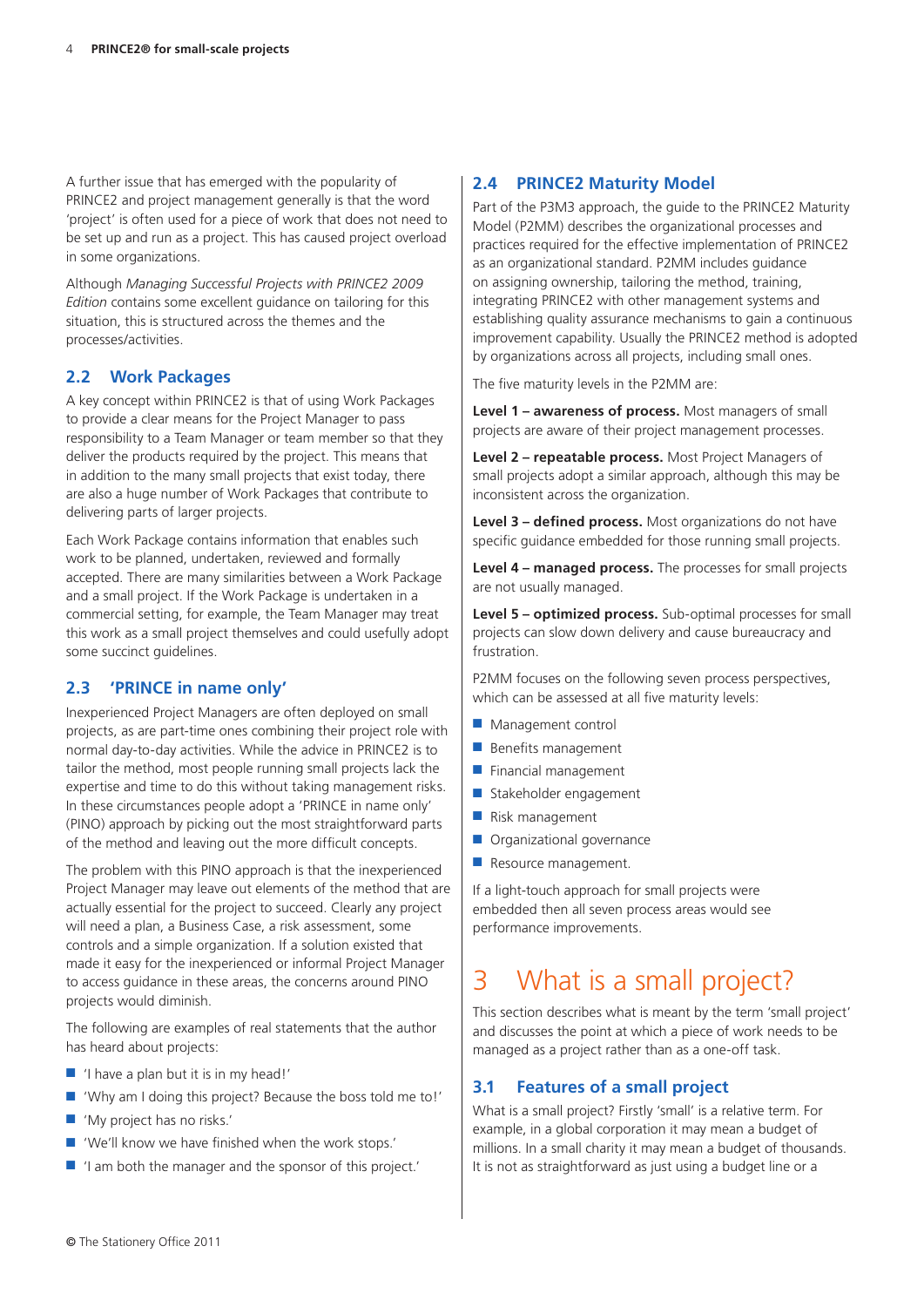duration limit. There are other aspects of the project to be considered before deciding that it can be managed using a light-touch approach.

PRINCE2 provides a useful framework to help address this question in the six tolerance areas described in the method. This will help you decide on the most suitable management approach as shown in Table 1.

| Tolerance area  | <b>Small project</b>                                                                        | Large project                                                                           |
|-----------------|---------------------------------------------------------------------------------------------|-----------------------------------------------------------------------------------------|
| <b>Time</b>     | Short term                                                                                  | Medium to long<br>term                                                                  |
| Costs           | Less than a value<br>defined by the<br>organization as<br>appropriate for their<br>business | More than a value<br>defined by an<br>organization as<br>appropriate for their<br>needs |
| <b>Scope</b>    | Simple and well<br>defined. Stable<br>dependencies                                          | Complex and<br>vague. Dynamic<br>dependencies                                           |
| <b>Risks</b>    | Low risk, modest<br>changes, failure a<br>local difficulty                                  | High risk, major<br>changes, failure a<br>major disaster                                |
| Quality         | Fit for purpose.<br>Single discipline                                                       | Complex, multi-<br>discipline                                                           |
| <b>Benefits</b> | Direct from the<br>project and clearly<br>defined. Single<br>sponsor                        | Related to other<br>projects and hard to<br>pin down. Multiple<br>sponsors (Board)      |

A number of these statements will have values attached to them with different amounts depending on the organization and its prevailing governance and financial rules.

Other areas are harder to quantify and so whoever approves the project would need to make a judgement as to whether it should be run using a small or large project approach (PRINCE2). Where projects have a combination of factors in both columns it is still up to the judgement of those authorizing the project to determine the best management approach. This choice should also be influenced by the competencies and experience of the Project Manager.

#### **3.2 When does a piece of work become a project?**

The use of the word 'project' to describe a piece of work has become commonplace even when referring to relatively simple tasks. When PRINCE2 is applied to these smaller projects this results in an overhead of governance that often renders PRINCE2 unpopular and unwieldy. Unless the method is tailored to the smaller projects it will not be effective. But guidance is needed as to what constitutes a project to avoid the risk of taking on too many projects. Table 2 suggests a way of separating a one-off task from a small project.

#### **Table 2 One-off task or small project?**

| <b>Aspect of work</b> | One-off task                                                                                                                  | <b>Small project</b>                                                                                                     |
|-----------------------|-------------------------------------------------------------------------------------------------------------------------------|--------------------------------------------------------------------------------------------------------------------------|
| <b>Resources</b>      | Just you to manage<br>and do the work                                                                                         | You and others<br>contribute to the<br>work                                                                              |
| <b>Duration</b>       | Very short-term -<br>less than a number<br>of weeks as defined<br>by the organization<br>as appropriate for<br>their business | Short-term - more<br>than a number of<br>weeks as defined by<br>the organization as<br>appropriate for their<br>business |
| Costs and effort      | Using internal staff<br>only (often 'free'<br>resources) and<br>consuming very low<br>effort                                  | Working across two<br>or more boundaries<br>and incurring some<br>costs                                                  |
| <b>Scope</b>          | One main<br>deliverable (product)                                                                                             | Multiple deliverables                                                                                                    |
| <b>Risks</b>          | Very low risk, if<br>any. Failure a mild<br>irritation                                                                        | Low risk, modest<br>changes, failure a<br>local difficulty                                                               |
| Quality               | Single review of<br>work done and<br>product delivered                                                                        | Fit for purpose.<br>Single discipline                                                                                    |
| <b>Benefits</b>       | Often none,<br>otherwise minor<br>and intangible                                                                              | Direct from the<br>project and clearly<br>defined. Single<br>sponsor                                                     |

If the work is a task then it will still be important for whoever is carrying it out to:

- Write a product description for the main deliverable
- Sketch out a brief plan of the work and when it will be fitted in with other roles
- Ensure there is someone to sign off the finished product.

### 4 Light-touch PRINCE2 framework

This section describes the principles, themes and processes applied to a small project. These are based on PRINCE2. They would form the basis of any further development of the lighttouch approach.

#### **4.1 Principles**

A small project will be consistent with the principles of PRINCE2 in that it will:

- Be justified and remain so throughout its delivery
- Make use of lessons learned from previous experience and add learning to the organization once completed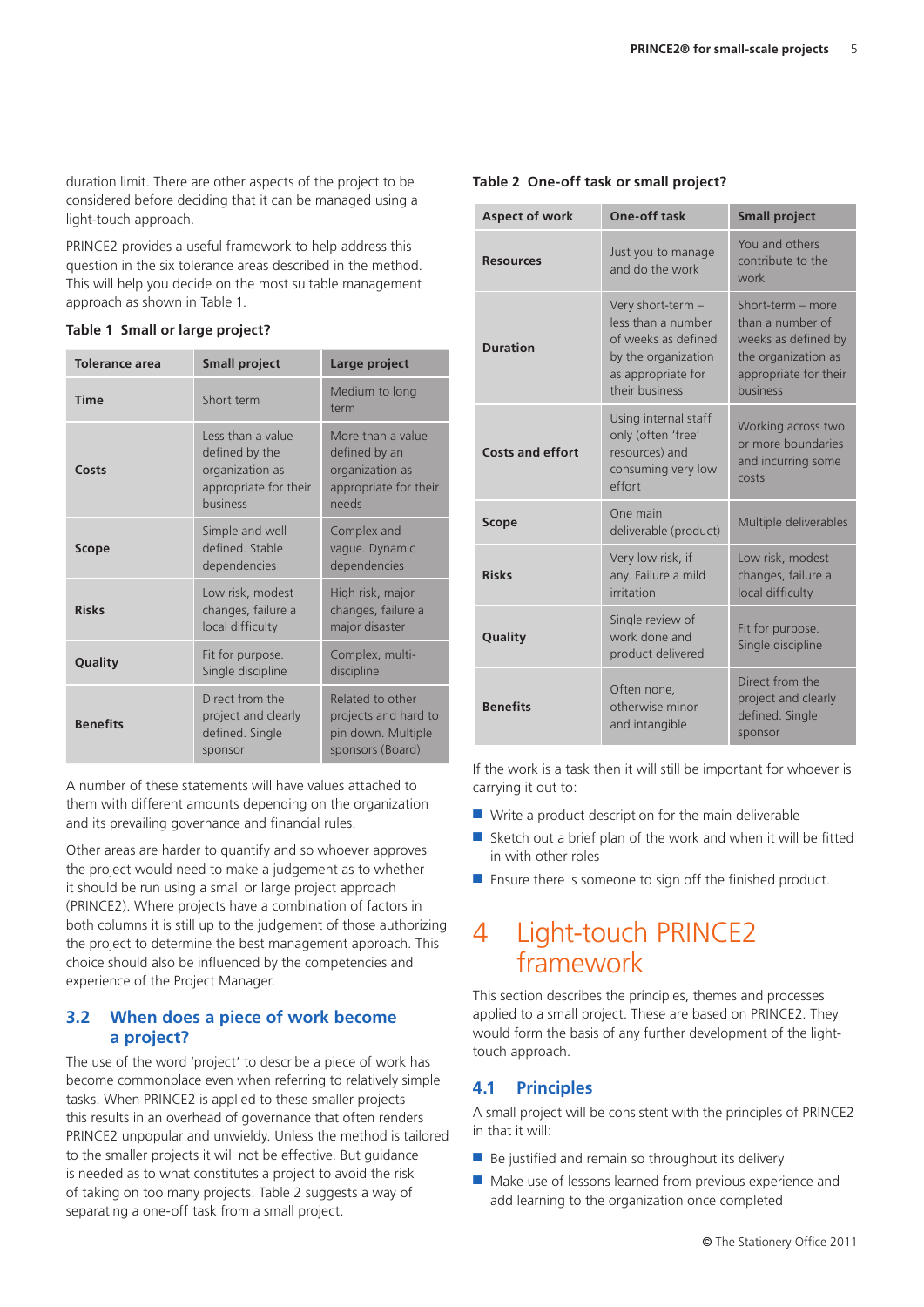- $\blacksquare$  Be organized simply, with clear roles and responsibilities
- $\blacksquare$  Be split into stages for planning and control purposes. although delivery may be a single stage
- Have defined tolerance levels and limits of authority
- Focus on the products and achieve the level of quality expected
- Use a light-touch, tailored version of PRINCE2 for efficient and effective project management.

#### **4.2 Themes**

A light-touch PRINCE2 framework will cover all of the themes in PRINCE2 to ensure the method retains its integrity, yet is tailored to suit the small project. Table 3 shows how the seven PRINCE2 themes will be tailored for small projects.

#### **4.3 Processes**

The PRINCE2 process model (Figure 1, page 7) shows a structured set of activities designed to accomplish a specific objective. Each process comprises inputs, outputs and activities.

There are seven processes in PRINCE2 comprising 40 activities, up to 12 baseline documents (or 'management products' as they are referred to), six records, up to eight reports, nine roles and many further activities described in each of the themes.

For larger projects the method still needs to be tailored, but for smaller projects there is a need to produce a light-touch version of PRINCE2 to improve accessibility and ease of use. As one manager of smaller projects observed, 'I will have finished the whole project by the time I have read through and tailored PRINCE2!' Figure 2 shows a simple process model for small projects.

It is anticipated that the model shown in Figure 2, if developed further, would require between 12 and 15 activities, fewer than 10 documents in total and two roles.

#### Sponsoring a Small Project

This process describes the role of the sponsor throughout the project. From the initial idea through to delivery this would describe the decisions and information needed.

#### Initiating a Small Project

This process combines and simplifies the PRINCE2 processes of Starting up and Initiating a Project.

#### Delivering a Small Project

This process combines and simplifies the PRINCE2 processes of Controlling a Stage and Managing Product Delivery.

#### Completing a Project

This process combines the PRINCE2 processes of Closing a Project with elements of Managing Stage Boundaries.

#### **Table 3 Tailoring themes for small projects**

| <b>Theme</b>         | <b>PRINCE2 purpose</b>                                                                                                                                                                                              | <b>Small project needs</b>                                                                                                                                                               |
|----------------------|---------------------------------------------------------------------------------------------------------------------------------------------------------------------------------------------------------------------|------------------------------------------------------------------------------------------------------------------------------------------------------------------------------------------|
| <b>Business Case</b> | Establish<br>mechanisms to<br>judge whether<br>the project is<br>(and remains)<br>desirable, viable<br>and achievable as a<br>means to support<br>decision-making<br>in its (continued)<br>investment               | A simple Business Case<br>to explain why the<br>project is needed and<br>what the costs and<br>benefits are. This will<br>be tracked to make sure<br>the project is still worth<br>doing |
| Organization         | Define and establish<br>the project's<br>structure of<br>accountability and<br>responsibilities                                                                                                                     | A Project Manager and<br>a project sponsor with<br>clear roles to explain<br>who is doing what                                                                                           |
| Quality              | Define and<br>implement the<br>means by which the<br>project will create<br>and verify products<br>that are fit for<br>purpose                                                                                      | A description of the<br>quality standards to be<br>used and an agreed<br>process to make sure<br>the products are fit for<br>purpose                                                     |
| <b>Plans</b>         | Facilitate<br>communication<br>and control by<br>defining the means<br>of delivering the<br>products                                                                                                                | A Project Plan showing<br>products, timelines,<br>resources, costs and<br>assumptions to show<br>when the project will<br>deliver                                                        |
| <b>Risk</b>          | Identify, assess and<br>control uncertainty<br>and, as a result,<br>improve the ability<br>of the project to<br>succeed                                                                                             | A Risk Register to help<br>identify and then track<br>the uncertain events.<br>both threats and<br>opportunities                                                                         |
| Change               | Identify, assess<br>and control any<br>potential and<br>approved changes<br>to baselines                                                                                                                            | The sponsor decides<br>on any changes to the<br>project                                                                                                                                  |
| <b>Progress</b>      | Establish<br>mechanisms to<br>monitor and<br>compare actual<br>achievements<br>against those<br>planned in order to<br>provide a forecast<br>for the project<br>objectives, including<br>its continued<br>viability | An updated project plan<br>and a Highlight Report<br>to track progress. An<br>Exception Report if<br>tolerances are forecast to<br>be exceeded to help the<br>sponsor decide             |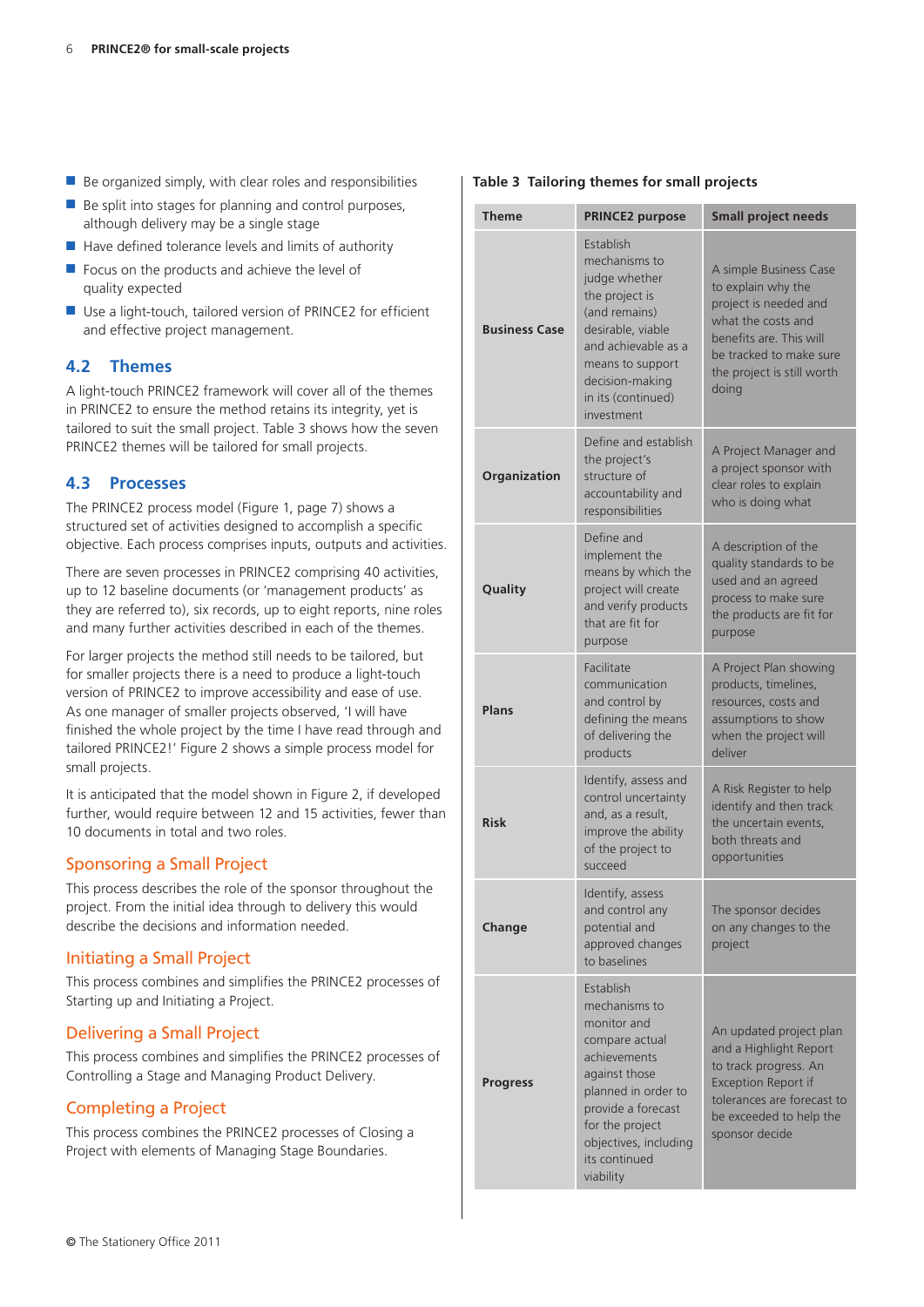

**Figure 1 The PRINCE2 summary process diagram**



**Figure 2 Simple process model for small projects**

#### **4.4 The essential roles**

There are two essential roles for any small project: the Project Manager and the project sponsor.

#### Project Manager

The Project Manager organizes, plans and controls the work of the project. As with PRINCE2, the Project Manager's prime responsibility is to ensure that the project produces the required products in accordance with the time, cost, quality, scope, risk and benefit performance goals. They deal with any risks, issues, and changes, and report progress to the sponsor.

#### Project sponsor

The project sponsor must represent the interests of the business, user and supplier and is accountable for the success of the project. They should have the authority to sponsor the project and be available to help the project succeed. They will assure themselves that the project remains healthy and will decide on all changes.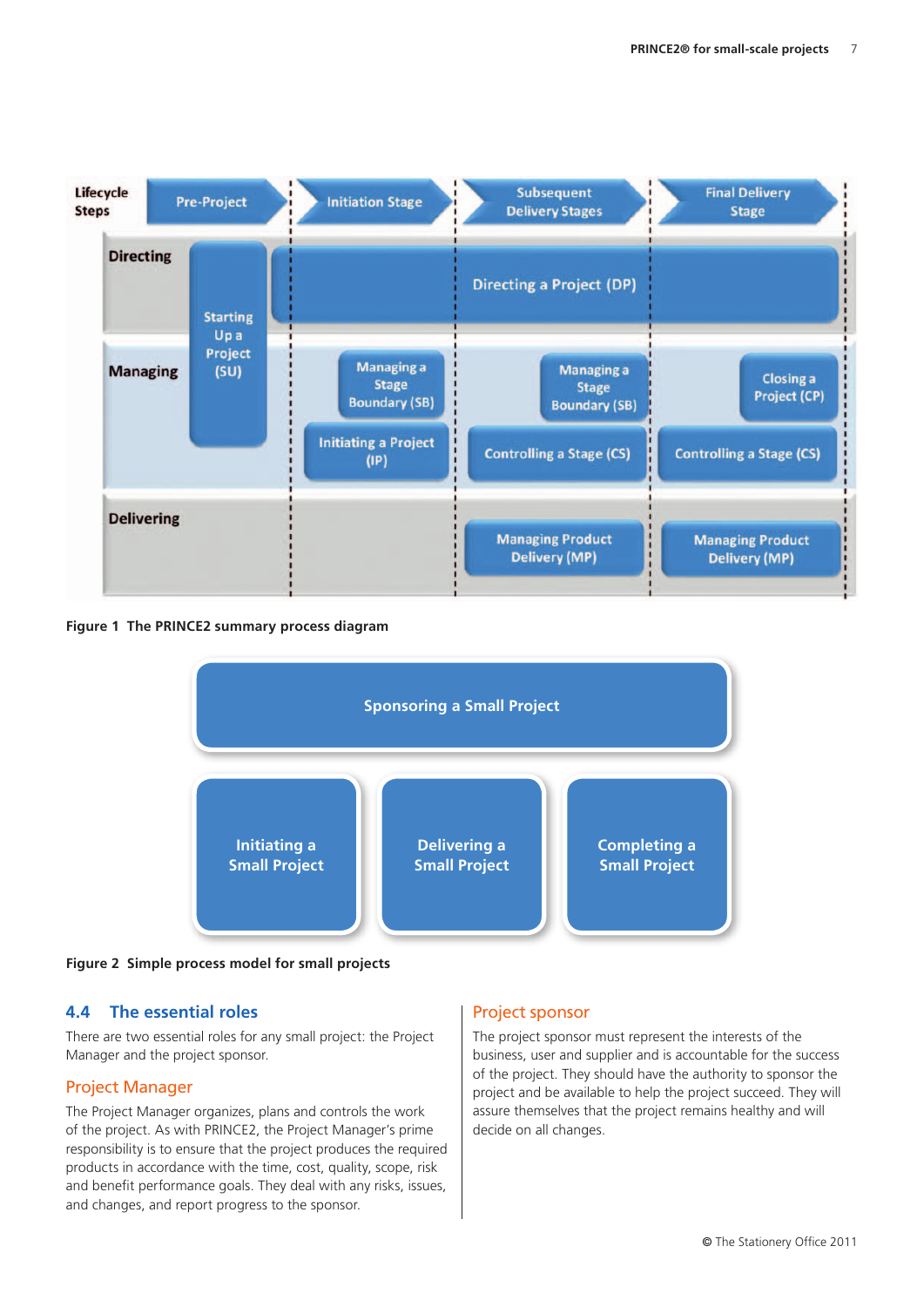#### **4.5 Links to programme and portfolio management**

A light-touch project management approach would fit well with *Managing Successful Programmes* (MSP) and *Management of Portfolios* (MoP). Figure 3 shows how the approach fits with delivering tranches in MSP.



**Figure 3 How managing small projects fits with delivering tranches in MSP**

### 5 Benefits of a light-touch framework

This section describes the benefits that a light-touch approach to the management of small projects would offer to all sectors. It describes how such an approach could also be used to develop Project Managers as they enter the profession of project management.

#### **5.1 Potential for accreditation and entry-level Project Manager development**

While the Best Management Practice portfolio provides an excellent range of methods and qualifications for Programme and Project Managers, it does not currently include an entry-level qualification. The PRINCE2 Foundation tests the knowledge of PRINCE2 and this could be complemented by a more practical exam based on the light-touch PRINCE2 model. This would help to attract Project Managers early in their careers to the OGC Best Practice Toolkit and APMG qualification hierarchy.

The qualification should be seen as separate to the PRINCE2 Foundation exam, which requires full knowledge of the PRINCE2 method. Instead it is complementary to the set of

PRINCE2 qualifications. Delegates who have been successful in the light-touch PRINCE2 exam would be more likely to achieve exam success as they progress to full PRINCE2 exams.

The light-touch approach will provide less experienced Project Managers with a PRINCE2 aligned, entry-level solution to help manage their small projects. Such Project Managers will wish to progress to use full PRINCE2 for future, more complex projects.

A PRINCE2 aligned standard for small projects would provide a good addition and increase the global audience for Best Management Practice. Such a solution would help ensure that Project Managers are able to understand the advantages of using Best Management Practice from an early stage in their careers.

The guidance will provide all organizations with access to a proven, tailored project management framework for small projects without having to invest time and money developing vit themselves.

#### **5.2 Adds to the public sector agenda for change**

All public sector organizations are mandated to implement new policies in their local environments, whilst maintaining business as usual under increasing challenging budgetary pressures. Project Managers are usually part-time, with other duties to fulfil.

Centres of excellence have correctly focused on major programmes and projects. However, there are many more small projects and Work Packages not being managed with a PRINCE2-aligned framework. This solution addresses this gap in the marketplace, allowing centres of excellence to provide guidance to all Project Managers.

The policy is to increase capacity and capability of public sector project management staff. This solution, supported by an accredited exam, would further the achievement of this goal.

Professional Skills for Government Agenda – Project Management is a core competence within the agenda. An entry-level project management framework and exam would complete the programme and project management career framework for public sector staff.

#### **5.3 Helps the private sector develop a competitive edge in project management**

Small, private companies require a light-touch project management framework to run their projects. These organizations are keen to utilize best practice, but may lack the expertise or staff to tune PRINCE2 for their own organization. The solution will address this issue and will certainly help those companies selling services to public sector bodies.